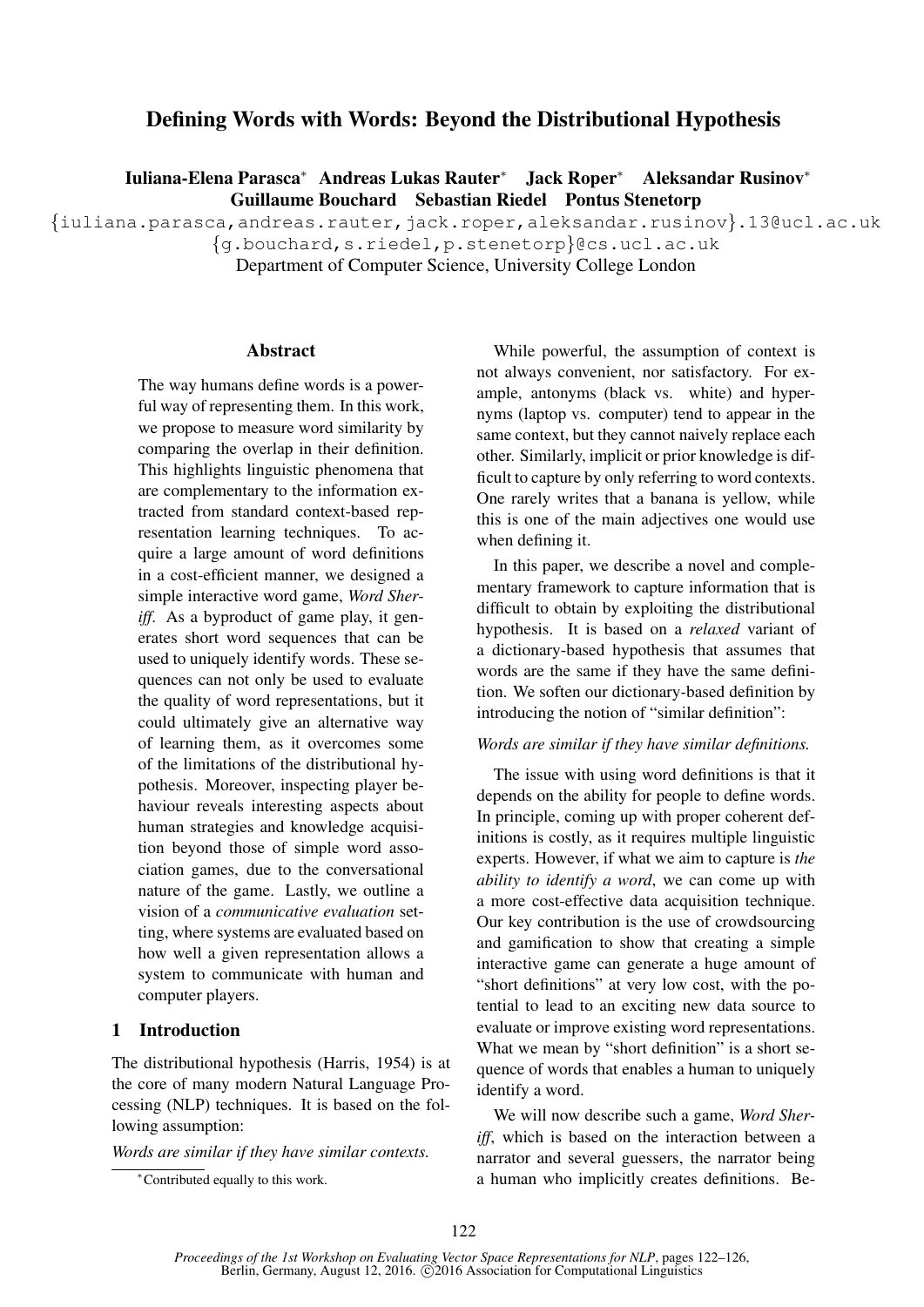fore going into the details of the game, we should point out that there are many variants or alternative "definition games" that could be designed in a similar spirit, the main idea being that "word definitions matter" because there is some unwritten knowledge that is hard to capture by a static analysis of already existing textual data.

# 2 Word Sheriff

Our game is loosely based on the Pyramid game show franchise (Stewart, 1973), and for each round, one player (narrator) is presented with a target word or phrase known only to herself. The player must then give the partners (guessers) a series of clues in order to lead them to guess the correct word. After receiving each clue, guessers are allowed to make one guess. The game terminates when one of the guessers find the target word. To incentivise the narrator to use a minimal number of salient clues, the total number of allowed clues is decided beforehand by the narrator, where a lower number of clues lead to a higher reward. An initial web-based prototype of the game was created by four undergraduate students as a part of a projectbased course over eight weeks.

Illustrations of successful and unsuccessful game sessions are shown in Tables 1 and 2. In the first session, the narrator decided on limiting herself to 2 clues as she thought that banana is easily uniquely identifiable by yellow and fruit. In fact, this was somewhat risky, as lemon would have been an equally correct answer. While in the second session, a larger number of clues were selected by the narrator, yet the guessers did not arrive at the target word weather. Interestingly, the narrator used a syntactic clue noun that was supposed to guide the guessers to the right type of word. This shows the two-way communicative aspect of the game, as this word was probably chosen because both guessers were proposing adjectives in the second round. Another interesting aspect of the game appears in the first round, where Guesser 1 proposed a word with an opposite meaning (sun when rain is given as the first clue), and Guesser 2 tried to complete a common n-gram (rain jacket).

## 3 Initial Limited Release

By analysing the logs generated by the game played by human players, we can make interesting linguistic insights and observe player behavioural

| Round | Narrator's clue | Guesser 1   Guesser 2 |        |
|-------|-----------------|-----------------------|--------|
| 1a    | fruit           |                       |        |
| 1h    |                 | orange                | apple  |
| 2a    | yellow          |                       |        |
| 7հ    |                 | lemon                 | banana |

Table 1: Successful game in 2 rounds for banana

| Round          | Narrator's clue |        | Guesser 1   Guesser 2 |
|----------------|-----------------|--------|-----------------------|
| 1a             | rain            |        |                       |
| 1b             |                 | sun    | jacket                |
| 2a             | sunny           |        |                       |
| 2 <sub>b</sub> |                 | cloudy | windy                 |
| 3a             | noun            |        |                       |
| 3 <sub>b</sub> |                 | cloud  | umbrella              |

Table 2: Unsuccessful try (3 rds., weather)

patterns. Ultimately, in order to be successful in the game, any player, human or computer, must be able to account for the linguistic phenomena that we observe.

To seed our game, we annotated 241 words with clues to be used as gold data for bots that could be introduced if not enough players were online to start a game. We then performed a limited release over a handful of days within our computer science department, where members could play the game freely. All in all, 246 games were played by roughly 100 individual players, where 85% stated that they would consider playing the game again when answering a voluntary anonymous survey.

## 4 Data Analysis

To better understand what linguistic phenomena that can be observed when playing our game, we qualitatively analysed the annotations collected from the players during our initial limited release. For brevity, we only report phenomena that are difficult to account for using the distributional hypothesis, namely:

• Hypernymy: One of the most common strategies is to use two clues involving one hypernym and one distinguishable feature, such as animal + horn for rhinoceros or country + oslo for norway. Perhaps surprisingly, we did not observe any hyponym relations, but this might be due to the limited amount of data analysed.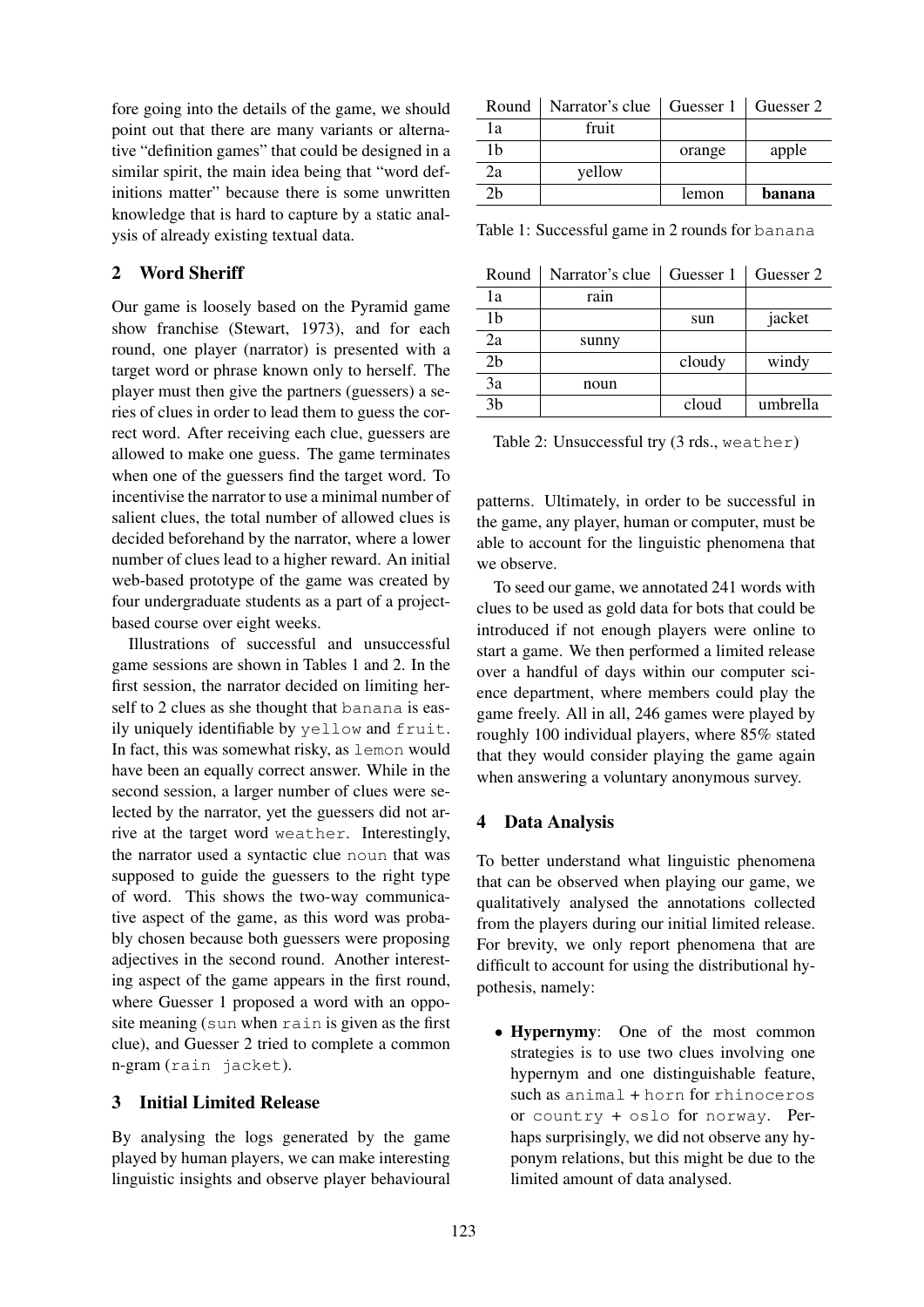

Figure 1: Screenshots of our web-based prototype.

|                          | 1st                               | 2nd   | 3rd |
|--------------------------|-----------------------------------|-------|-----|
|                          | hyena   animal $\qquad$ laugh dog |       |     |
|                          | wasabi   japanese spice           |       |     |
| sausage $ $ meat         |                                   | pig   |     |
| anaesthesiologist doctor |                                   | sleep |     |

|  | Table 3: Compositional strategies. |  |
|--|------------------------------------|--|
|--|------------------------------------|--|

- Antonymy: When observing the guesses given after the first clue, it was interesting to see that players sometimes strategically use antonyms, such a win  $\mapsto$  lose. We speculate that experienced players will tend to use antonymy more often than beginners, as it has the potential to uniquely identify a word using single clue, but this intuition would have to be statistically validated on a larger dataset.
- Prior Knowledge: Many clue words are related to the target words based on prior knowledge about the world, such as the physical proximity, functional properties or other types of common sense knowledge. One interesting example appears when the target word is mouth: guessers tend to use the *Container/Containee* relation and propose teeth or tongue as clues. Another interesting example is guacamole, for which some clues are avocado and burrito, which are related to the subject or the object of the relation *IsIngredientOf*. Another clue is condiment, which relate to the *Typical Usage* of the target word.

The previous observations were mainly focusing on individual words, but another interesting aspect is the compositional nature of the clue words. In Table 3 we report several examples of compositional strategies used by the narrators. This strategy is primarily enabled by the conversational nature of our game, which unlike traditional word association games allow for more than a single response.

### 5 Related work

For NLP, games have been proposed for numerous tasks such as anaphora resolution (Hladká et al., 2009) and word sense disambiguation (Jurgens and Navigli, 2014). From the literature, Verbosity (von Ahn et al., 2006) is the game most closely related to ours. However, unlike Verbosity our game does not impose ontological restrictions on the input given by the narrator since the end result of the annotations produced by our game does not seek conform with an ontology. Our game also has an adversarial component (guesser-guesser), which we argue is essential for player enjoyment (Prensky, 2007).

Despite a plethora of proposed games, the ones that remain available online have a waning or nonexisting player base, why? Our hypothesis is that this is due to the games constraining player creativity to conform with annotation guidelines, leading to less enjoyment, or because of attempts to mimic existing games and adding seemingly unrelated annotation elements to it, to which the player naturally asks the question "Why should I play a variant with a convoluted annotation element, as opposed to a variant without it?".

Thus, we took inspiration from Boyd-Graber et al. (2012) that gathered annotations using an online quiz bowl game and found that the annotators needed no financial incentives and even im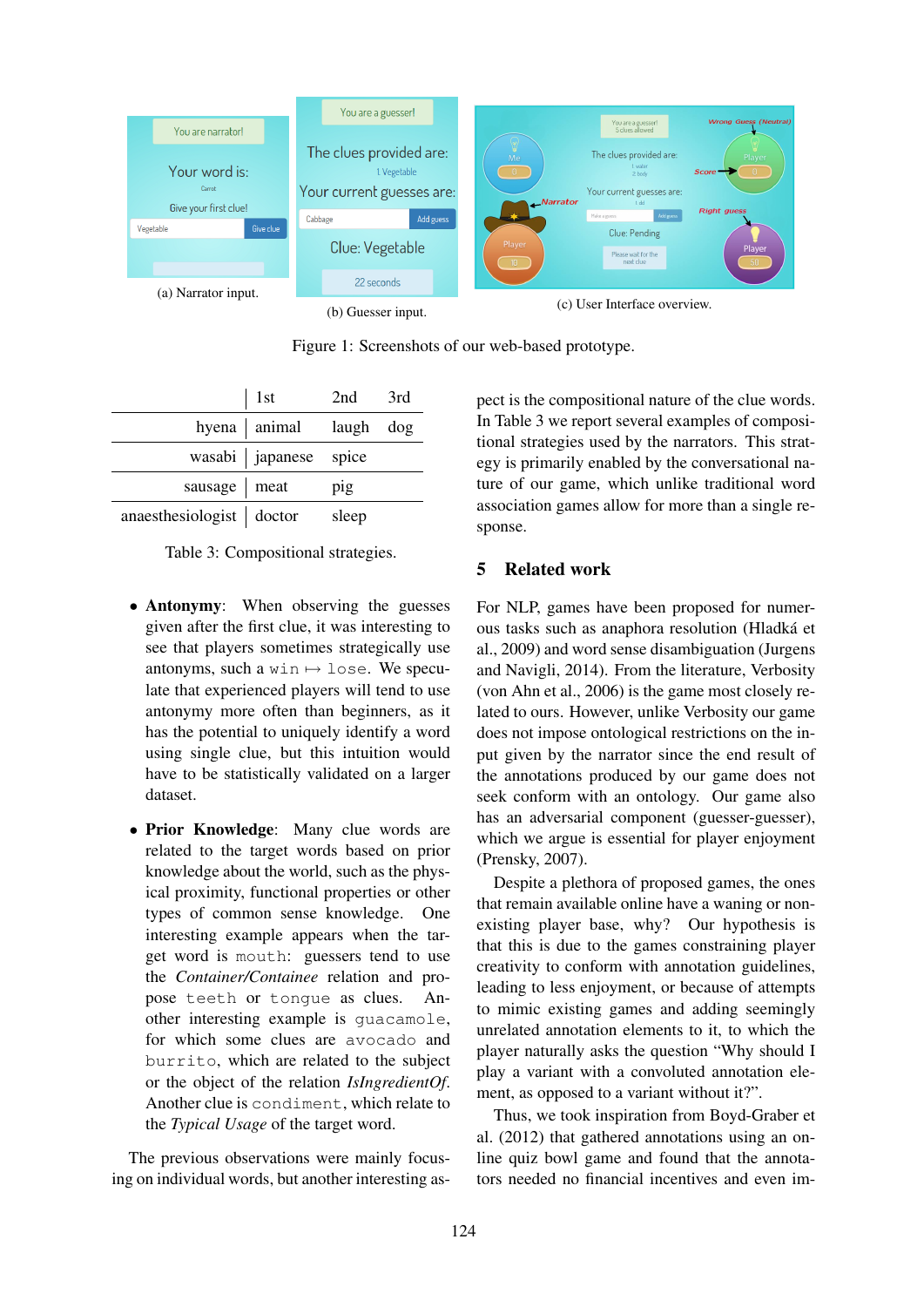plemented their own version of the game once the authors had taken their version offline.<sup>1</sup> Our starting-point was thus, can we build upon an existing game that is enjoyable in its own right and with only minor modifications make it sustainable and yield annotations that are useful for evaluating NLP methods?

There are clear parallels between our game and word association games that date back several hundred years and has been of interest to the field of psycholinguistics. One can thus see our goal to be a natural extension of word associations work such as Nelson et al. (2004). In regards to using dictionary definitions, there is the work of Hill et al. (2016), that used dictionary definitions to learn word representations.

### 6 Future Directions and Challenges

Given the promising results of our prototype implementation and data acquired from our initial limited release, we believe that there are several interesting directions to take our work:

- In our initial release we did not account for the demographic background of our players. An interesting experiment would be to collect such data and inspect it to see if players with different backgrounds would use different explanations.
- Since the data we collected indicate that our model can avoid several pitfalls of the distributional hypothesis, it would seem that retrofitting existing word representations could in fact lead to better word representations for both intrinsic and extrinsic tasks.
- Ultimately, what we find to be the most exiting application would be to use our data and game to perform what we term *communicative evaluation*. Most evaluation of NLP systems is performed in a setting where a system is presented with an input and is asked to *infer* some aspect of the input such as its sentiment, topic, or linguistic structure. However, a key aspect of language is that its purpose is communication, something which our game captures in that players are not only asked to infer the intent of the narrator but also to *communicate* the meaning of the target word when they themselves act as the narrator. Given a representation, a system should

be able to learn to perform both the guesser and narrator role, evaluating how well the representation aids the communicative task. This is similar to existing work in computer to computer communication, where two systems learn to communicate about the world, but our setting is different in that as long as a portion of the data is given by human players the way of communicating that is learnt is grounded in human communication.

However, we do believe that there are several hurdles to overcome if we are to succeed in our efforts and we highlight two issues in particular:

- Firstly, our game being a multi-player game, we are reliant on a large player base in order to be sustainable. Not only is it necessary for a significant number of players to be online at any given point in time, it can also be argued that the quality of our annotations are reliant on the players coming from diverse backgrounds, so as not to bias our data.
- Secondly, running a large-scale online game requires large-scale infrastructure. Such infrastructure would also need to me maintained over a large period of time, potentially longer than what a research grant may offer.

Our strategy to overcome these issues is to seek partnership with a commercial actor that can give us access to a wider audience and provide infrastructure. Such a commercial actor would be compensated by more immediate access to the data generated by the players of the game and by the value the game itself can provide for its users, for example as an educational application for language learners.

#### 7 Conclusions

In this work, we showed how to generate an interesting dataset that captures linguistic phenomena such as antonymy, hypernymy and common sense knowledge that are difficult to capture by standard approaches based on the distributional hypothesis. Not only is this data complementary to existing word-similarity datasets, but they can come at nearly no cost as their are obtained as a by-product of a game that is actually very fun to play.

Apart from direct applications of such datasets to psycholinguistics, there are several applications for which the data generated by "definition games", but it could be useful in applications

<sup>&</sup>lt;sup>1</sup> Personal communication.